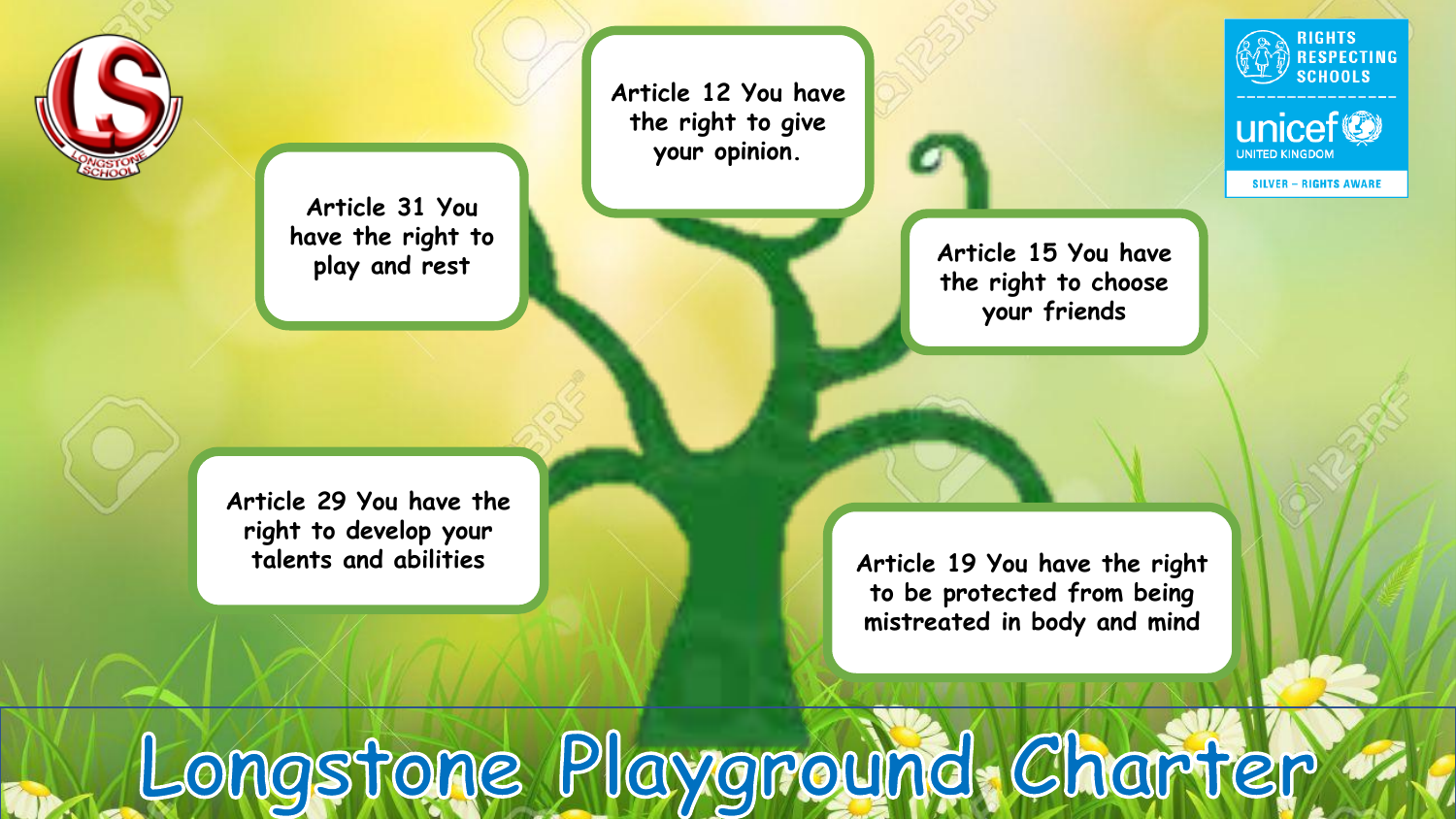

# **Article 31 You have the right to play and rest**



**SILVER - RIGHTS AWARE** 

**UNITED KINGDOM** 

#### **Adults will**

Make sure children get their break time.

#### **Pupils will**

Play without hurting others.

Not fight with each other.

Ask others to join in games.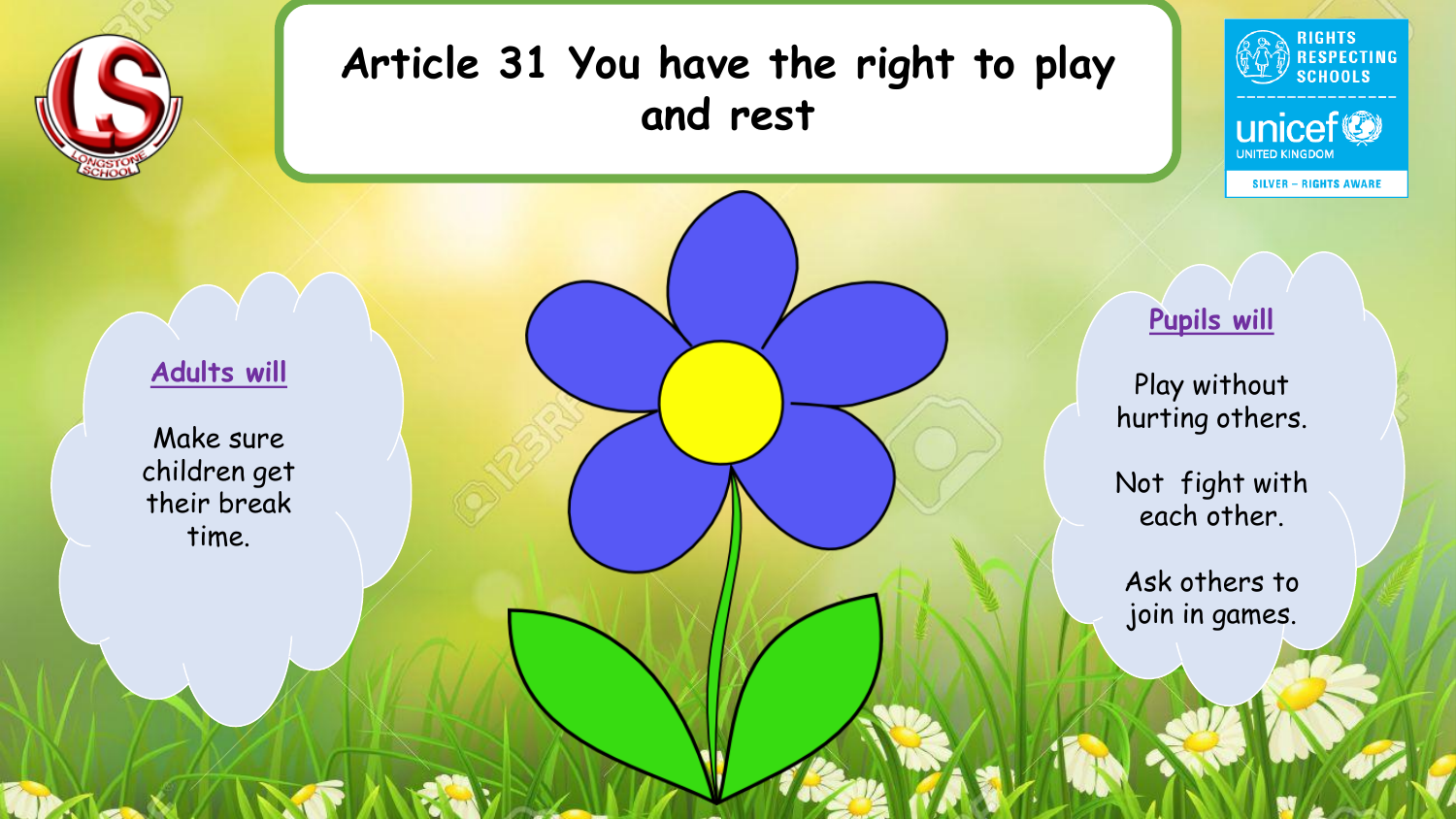

# **Article 15 You have the right to choose your friends**





**UNITED KINGDOM** 

#### **Adults will**

Let children spend time with their friends.

Help children make friends.

**Pupils will**

Not leave people out.

Let new children join in games.

> Be kind to others

Take turns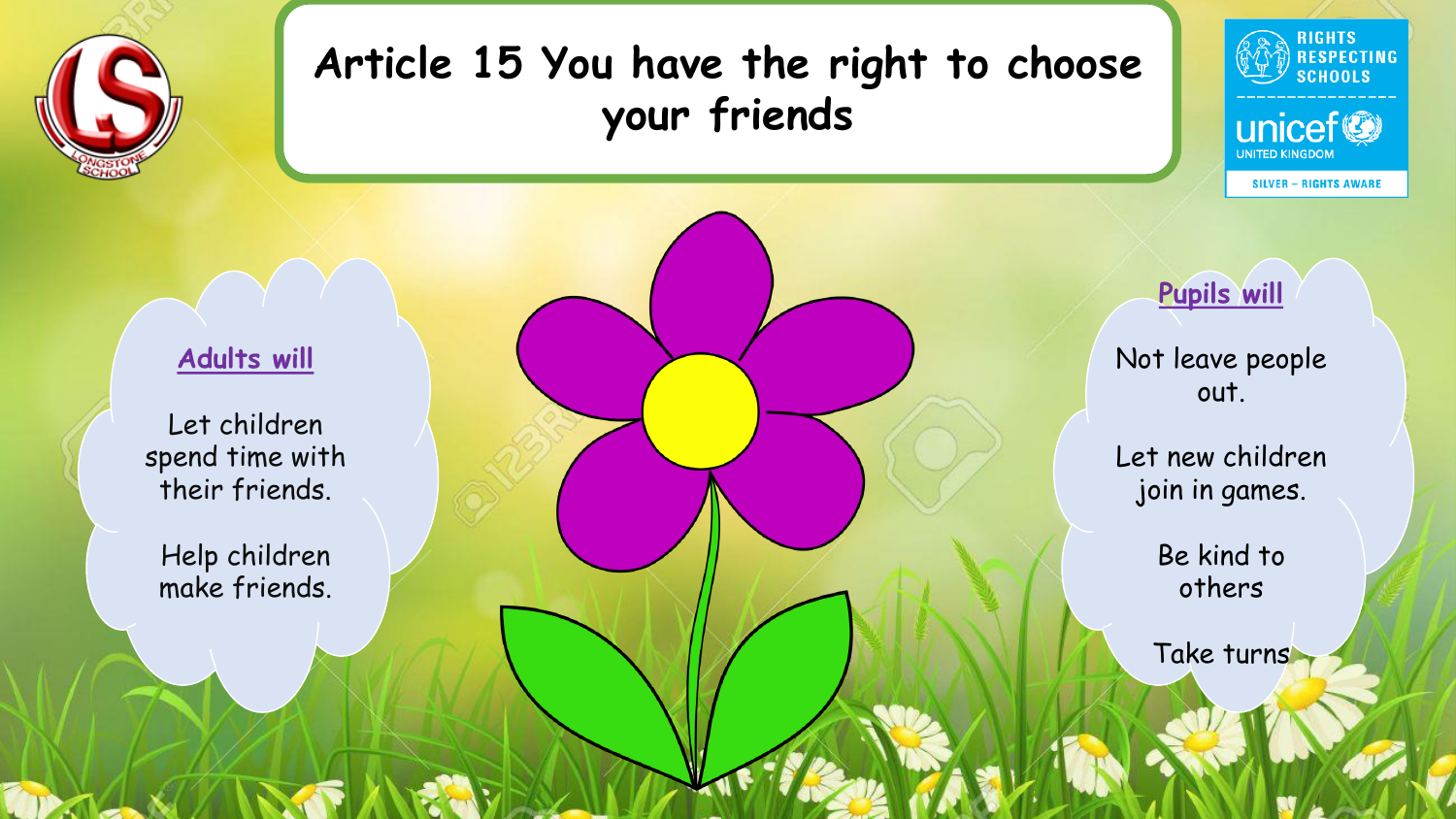

## **Article 29 You have the right to develop your talents and abilities**



**SILVER - RIGHTS AWARE** 

**UNITED KINGDOM** 

#### **Adults will**

Allow pupils to practise sports skills during play time.

Let children use equipment in the playground.

**Pupils will**

Look after and return any equipment borrowed for use in the playground.

Share equipment with others.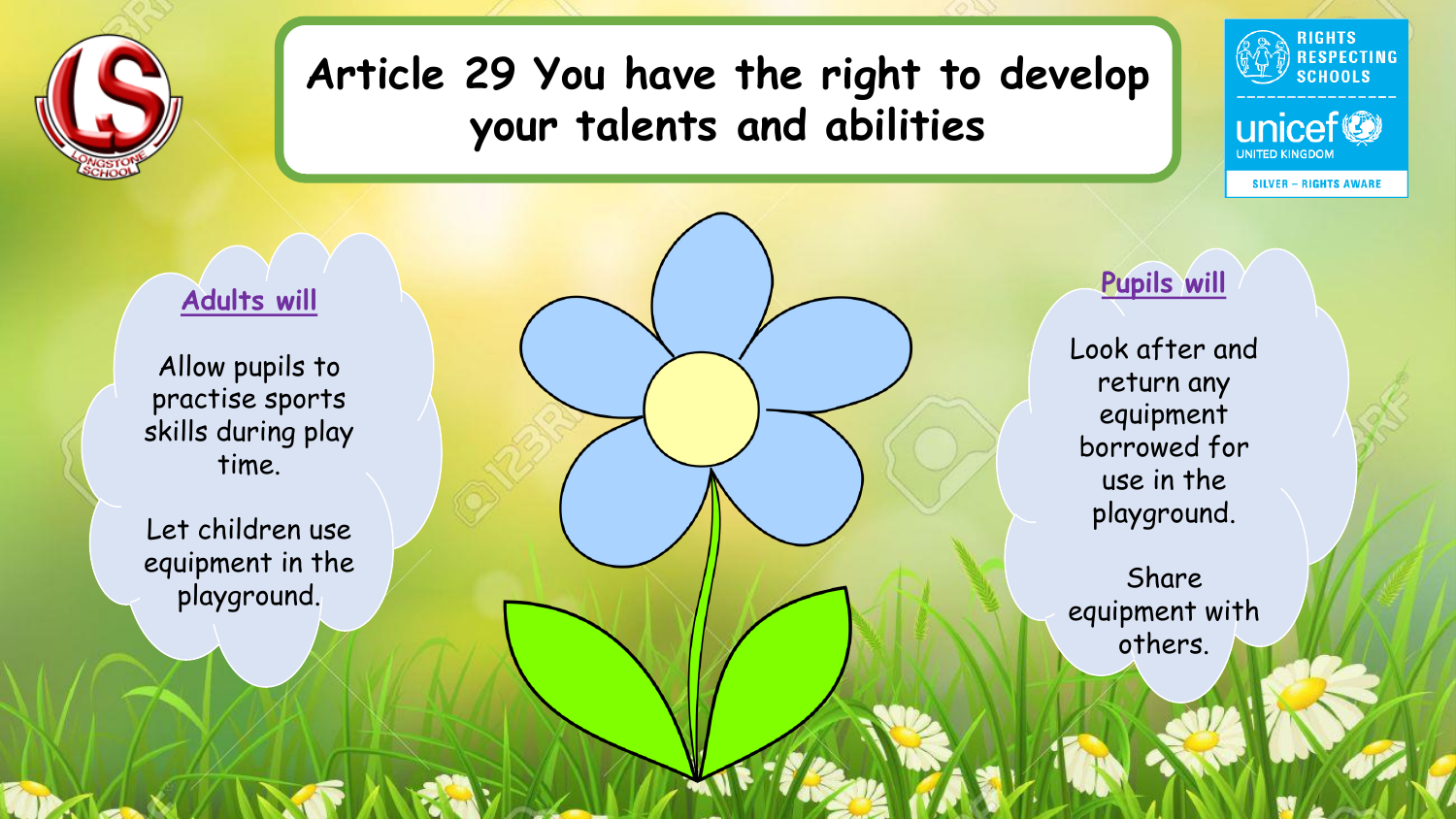

# **Article 19 You have the right to be protected from being mistreated in body and mind**



**SILVER - RIGHTS AWARE** 

**UNITED KINGDOM** 

### **Pupils will**

Not hurt others with hands or words.

Tell the teacher / Anti-Bullying Ambassadors if someone is being bullied.

#### **Adults will**

Look out for signs of bullying and do something about it if they see it.